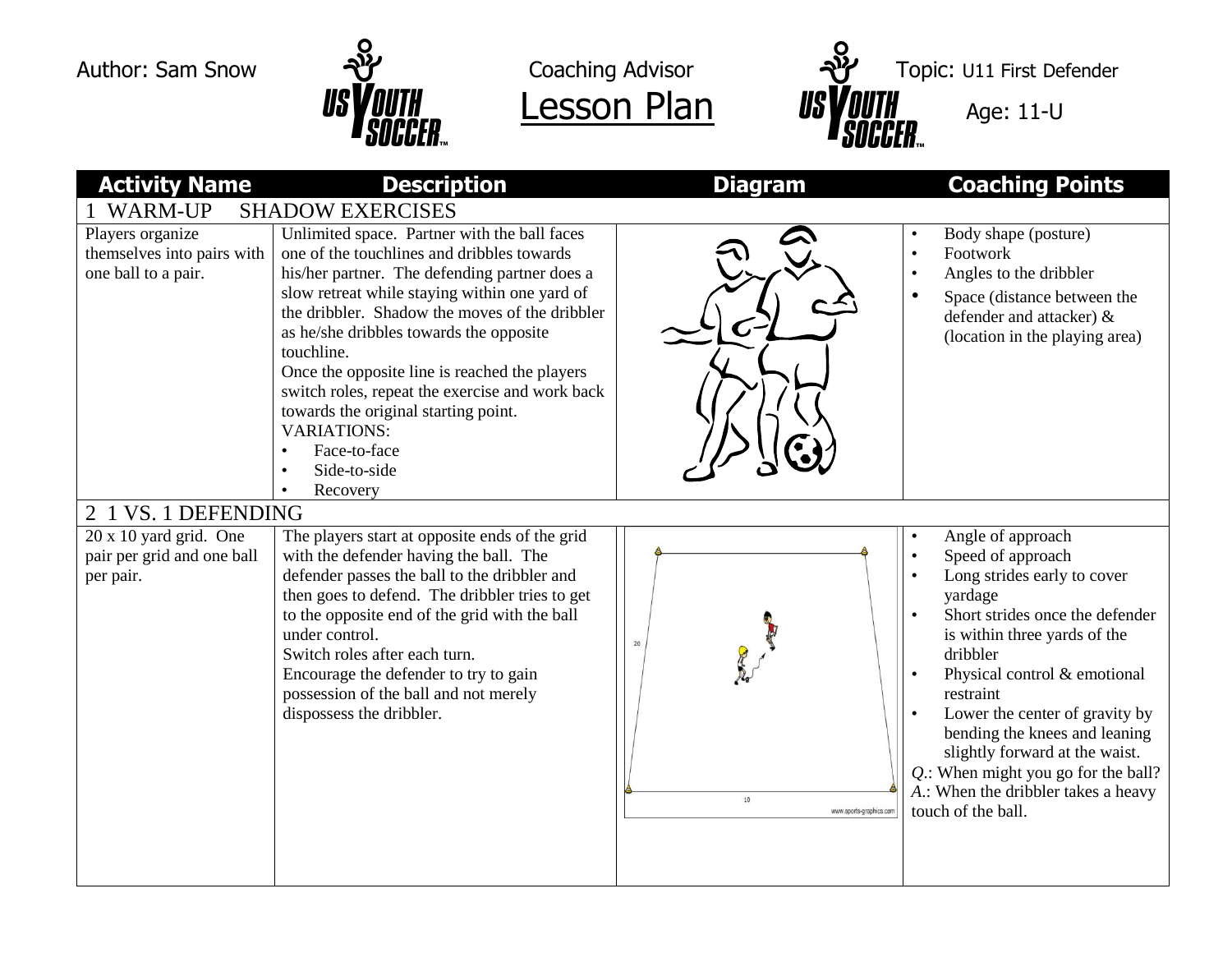

 $Lesson Plan$  *ISYOUTH*  $_{Age: 11-U}$ </u>

Author: Sam Snow  $\frac{1}{2}$  Coaching Advisor  $\frac{1}{2}$  Topic: U11 First Defender

|                                                                                                                                                                                                                                                                      | <b>Paugglin</b>                                                                                                                                                                                                                                                                                                                                                                                                                                                                                                                                                                   |                                                  |                                                                                                                                                                                                                                                                                                                                                                                                                                                                                                                                                    |  |  |  |
|----------------------------------------------------------------------------------------------------------------------------------------------------------------------------------------------------------------------------------------------------------------------|-----------------------------------------------------------------------------------------------------------------------------------------------------------------------------------------------------------------------------------------------------------------------------------------------------------------------------------------------------------------------------------------------------------------------------------------------------------------------------------------------------------------------------------------------------------------------------------|--------------------------------------------------|----------------------------------------------------------------------------------------------------------------------------------------------------------------------------------------------------------------------------------------------------------------------------------------------------------------------------------------------------------------------------------------------------------------------------------------------------------------------------------------------------------------------------------------------------|--|--|--|
| 3 2 VS. 2                                                                                                                                                                                                                                                            |                                                                                                                                                                                                                                                                                                                                                                                                                                                                                                                                                                                   |                                                  |                                                                                                                                                                                                                                                                                                                                                                                                                                                                                                                                                    |  |  |  |
| 25 x 15 yard grid. Two<br>pairs per grid and one ball<br>per grid. Use training<br>bibs to designate the<br>pairs.                                                                                                                                                   | Same set up as in activity number two above.<br>Attackers may pass as well as dribble and try<br>to get the ball over the opposite end line under<br>control. The defenders try to gain possession<br>of the ball.<br>If the attackers get to one end they turn and<br>attack the opposite end of the grid. Switch<br>roles after two minutes.                                                                                                                                                                                                                                    | www.sports-graphics.co                           | Tactically reading when to be<br>the first defender.<br>Help the players recognize<br>$\bullet$<br>when they should be the first<br>defender and when to switch<br>roles with the other defender.<br>$Q$ .: How do you change the odds in<br>this situation?<br>A.: Cut off the pass to the other<br>attacker and force the dribbler into<br>my teammate.                                                                                                                                                                                          |  |  |  |
| 4 3 VS. $3 + 1$                                                                                                                                                                                                                                                      |                                                                                                                                                                                                                                                                                                                                                                                                                                                                                                                                                                                   |                                                  |                                                                                                                                                                                                                                                                                                                                                                                                                                                                                                                                                    |  |  |  |
| 40 x 30 yard grid with<br>one age appropriate goal<br>at one end and two small<br>counterattack goals at the<br>opposite end. Three balls<br>at each grid, one in use<br>and one at each end of the<br>grid to keep the activity<br>moving if a ball goes<br>astray. | The team on the attack will always be numbers<br>up because of the neutral player who is only on<br>offense. The defending team will have to<br>make quick and clear decisions on who is to<br>pressure the ball (be the first attacker).<br>Designate one team to be the defenders. They<br>defend the large goal and attack the small<br>counterattack goals. Have the two teams of<br>three switch roles every three minutes. Switch<br>the neutral player at that time also.<br>Use training bibs to designate the two teams.<br>The neutral player must be in a third color. | $+1$ = neutral player<br>www.sports-graphics.com | Verbal and visual<br>communication between the<br>defenders.<br>Clear communication and<br>understanding between the<br>defenders on who will pressure<br>the ball.<br>Is the first defender executing<br>the points taught earlier in the<br>training session?<br>Do the defenders know when<br>to switch roles and become the<br>first defender?<br>Q.: How can you deal with the extra<br>player the attack will always have?<br>A.: Have our third defender drop off<br>to give deeper cover and to be able<br>to go to either side as needed. |  |  |  |